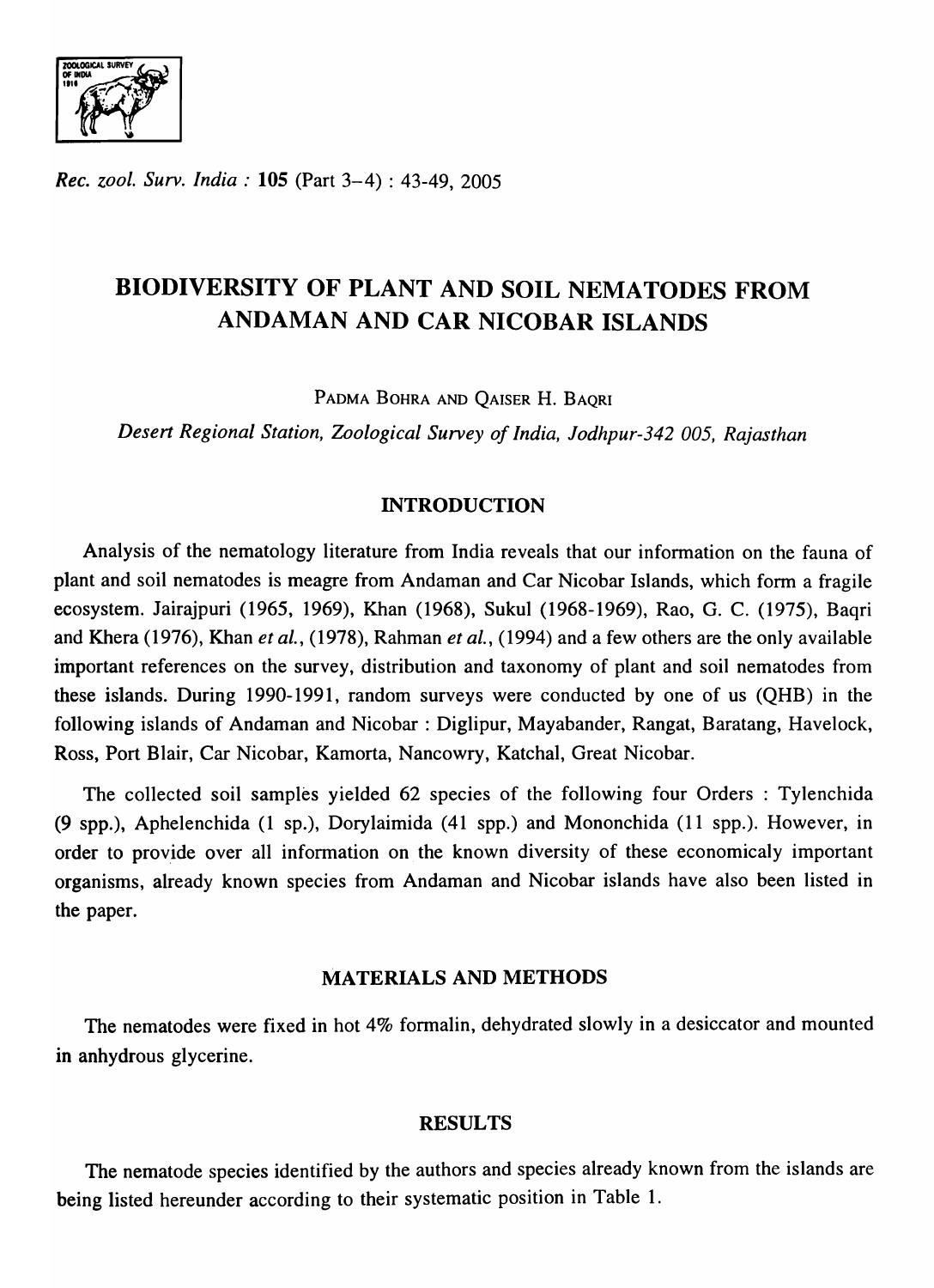Table 1. : Distribution of plant and soil Nematodes in the Andaman & Car Nicobar Islands.

| <b>Order, Family &amp; Nematode species</b>                                | Locality(ies)                                                                                                    |
|----------------------------------------------------------------------------|------------------------------------------------------------------------------------------------------------------|
| <b>Order: TYLENCHIDA</b>                                                   |                                                                                                                  |
| <b>Family: TYLENCHIDAE</b>                                                 |                                                                                                                  |
| Aglenchus agricola* (de Man, 1884)<br>Meyl, 1961                           | Hut Bay, Little Andaman, Port Blair, Kamorta,<br>Nicobar Islands                                                 |
| <b>Family: HOPLOMAIMIDAE</b>                                               |                                                                                                                  |
| Hoplolaimus indicus*<br>Sher, 1963                                         | Malaka, Car Nicobar, Campbell Great Nicobar,<br><b>Port Blair</b>                                                |
| Hoplolaimus (Basirolaimus) seinhorsti<br>Luc, 1958                         | Havelock Islands, Andaman                                                                                        |
| Helicotylenchus dihystera* (Cobb, 1893)<br>Sher, 1961                      | Kamorta, Nicobar Island                                                                                          |
| Helicotylenchus crenacauda*<br>Sher, 1966                                  | Malaka, Car Nicobar, Havelock, South<br>Andaman, Diglipur, North Andaman                                         |
| Helicotylenchus exallus Sher, 1966                                         | <b>Car Nicobar</b>                                                                                               |
| Helicotylenchus multicinctus* (Cobb, 1893)<br>Golden, 1956                 | Diglipur, North Andaman                                                                                          |
| <b>Family: TELOTYLENCHIDAE</b>                                             |                                                                                                                  |
| Tylenchorhynchus annulatus (Cassidy, 1930)<br>Golden, 1971                 | Havelock, Andaman                                                                                                |
| Tylenchorhynchus nudus Allen, 1955                                         | Mayabander, Andaman                                                                                              |
| Tylenchorhynchus robustus*<br>Thome & Malek, 1968                          | Wibertigunj, South Andaman                                                                                       |
| Quinisulcius curvus (Williams, 1960)<br>Siddiqi, 1971                      | <b>Car Nicobar</b>                                                                                               |
| <b>Family: CRICONEMATIDAE</b>                                              |                                                                                                                  |
| Hemicriconemoides cocophillus* (Loos, 1949)<br>Chitwood & Birchfield, 1957 | Cambene cave, Port Blair                                                                                         |
| Hemicriconemoides mangiferae* Siddiqi, 1961                                | Campbell Bay, Nicobar                                                                                            |
| <b>Order: APHELENCHIDA</b>                                                 |                                                                                                                  |
| <b>Family: APHELENCHIDAE</b>                                               |                                                                                                                  |
| Aphelenchus avenae<br>Bastian, 1865                                        | Malaka (Car Nicobar), Havelock (South<br>Andaman), Kadmatala (Middle Andaman),<br>Shayama Jetty (Middle Andaman) |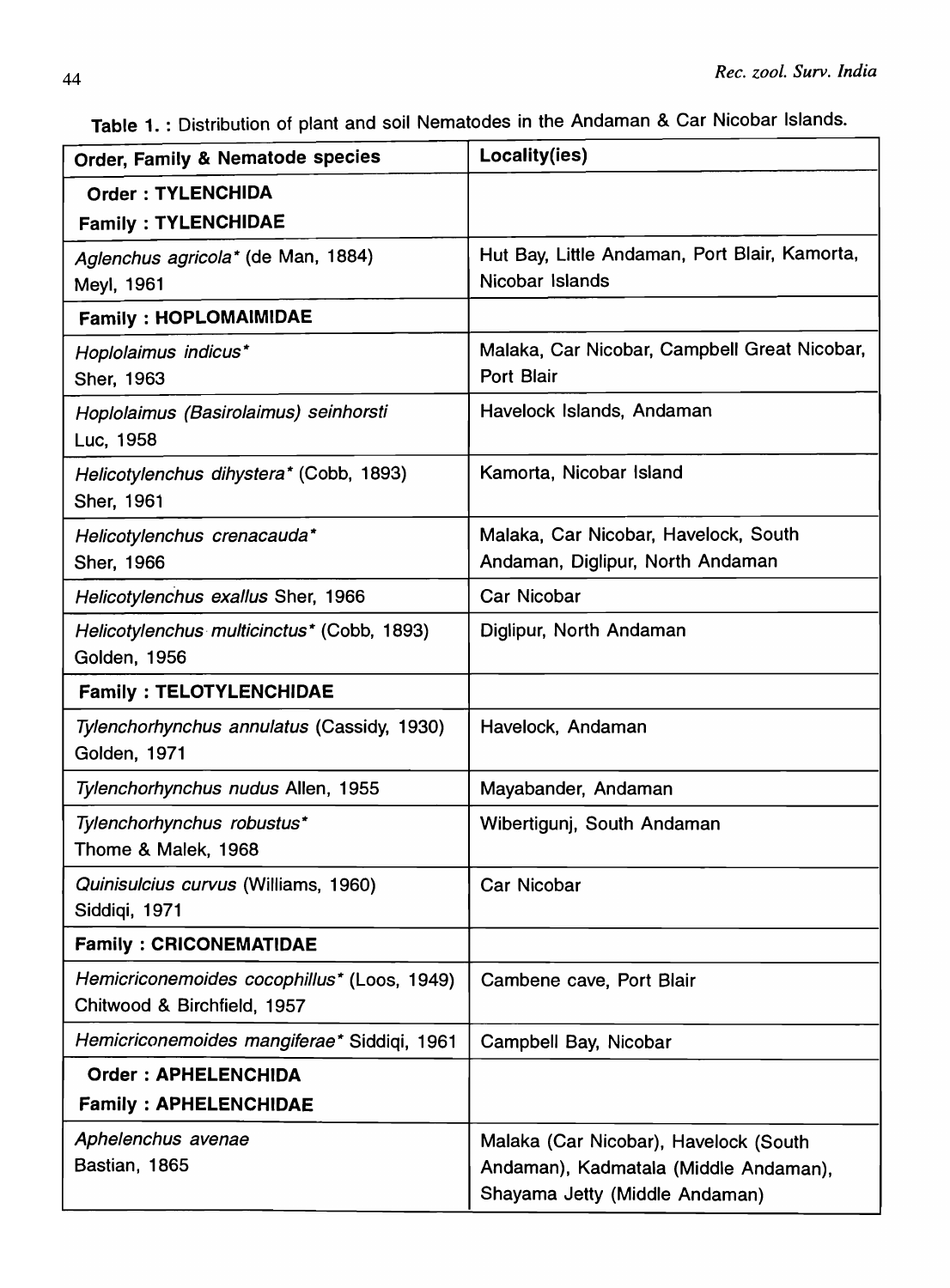Table 1. : (Cont'd.)

| <b>Order, Family &amp; Nematode species</b>                        | Locality(ies)                                                     |
|--------------------------------------------------------------------|-------------------------------------------------------------------|
| <b>Order: DORYLAIMIDA</b><br><b>Family: DORYLAIMIDAE</b>           |                                                                   |
| Mesodorylaimus recurvus* Andrassy, 1964                            | Malaka, Car Nicobar                                               |
| Laimydorus baldus* Bagri & Jana, 1982                              | Havelock, South Andaman                                           |
| Thornenema longicaudatum*<br>Jairajpuri, Ahmad & Dhanachand, 1979  | Tugapur, Middle Andaman                                           |
| Thornenema mauritianum (William, 1959)<br>Bagri & Jairajpuri, 1969 | Wibertigunj, South Andaman, Kamorta,<br>Nicobar Island            |
| Paratimminema brevibulbum<br>Rahman, Ahmad & Khan, 1994            | Campbell, Great Nicobar                                           |
| <b>Family: APORCELAIMIDAE</b>                                      |                                                                   |
| Aporcelaimellus heynsi<br>Baqri & Jairajpuri, 1968                 | Malaka, Car Nicobar, Mamorta, Nicobar,<br>Hut Bay, Little Andaman |
| Aporcelaimellus paraconicaudatus<br>(Meyl, 1956), Heyns, 1965      | Heyns, 1965 Mayabander, Andaman                                   |
| Aporcelaimellus porcus Thorne, 1974                                | <b>Car Nicobar</b>                                                |
| <b>Family: QUDSIANEMATIDAE</b>                                     |                                                                   |
| Labronema obesum* Thorne, 1974                                     | Katchal near Jetty, Nicobar Island                                |
| Eudorylaimus sabulophilus<br>Tjipkema, Ferris & Ferris, 1971       | Havelock, Andaman                                                 |
| Labronemella andrassyi* (Baqri & Khera,<br>1975) Andrassy, 1985    | Kamorta, Nicobar Island                                           |
| Discolaimus major Thorne, 1939                                     | Kamorta, Nicobar Island                                           |
| Disclaimium clavatum Baqri & Khera, 1976                           | Malaka, Car Nicobar Islands                                       |
| Mylodiscus nanus* Thorne, 1939                                     | Kamorta, Nicobar Island                                           |
| Discolaimoides bulbiferus* (Cobb, 1906)<br><b>Heyns, 1963</b>      | Katchal, Nicobar Island                                           |
| Moshajia warriari (Jairajpuri, 1965)<br>Siddigi, 1982              | Kamorta, Nicobar Island                                           |
| Moshajia idiofora* Siddiqi, 1982                                   | Kamorta, Nicobar Island                                           |
| <b>Family: NORDIIDAE</b>                                           |                                                                   |
| Oriverutus labiatus* Ahmad & Jairajpuri, 1987                      | Kamorta, Nicobar Island                                           |
| <b>Family: LONGIDORIDAE</b>                                        |                                                                   |
| Paralongidorus rosundatus Khan, 1987                               | Port Blair, Andaman                                               |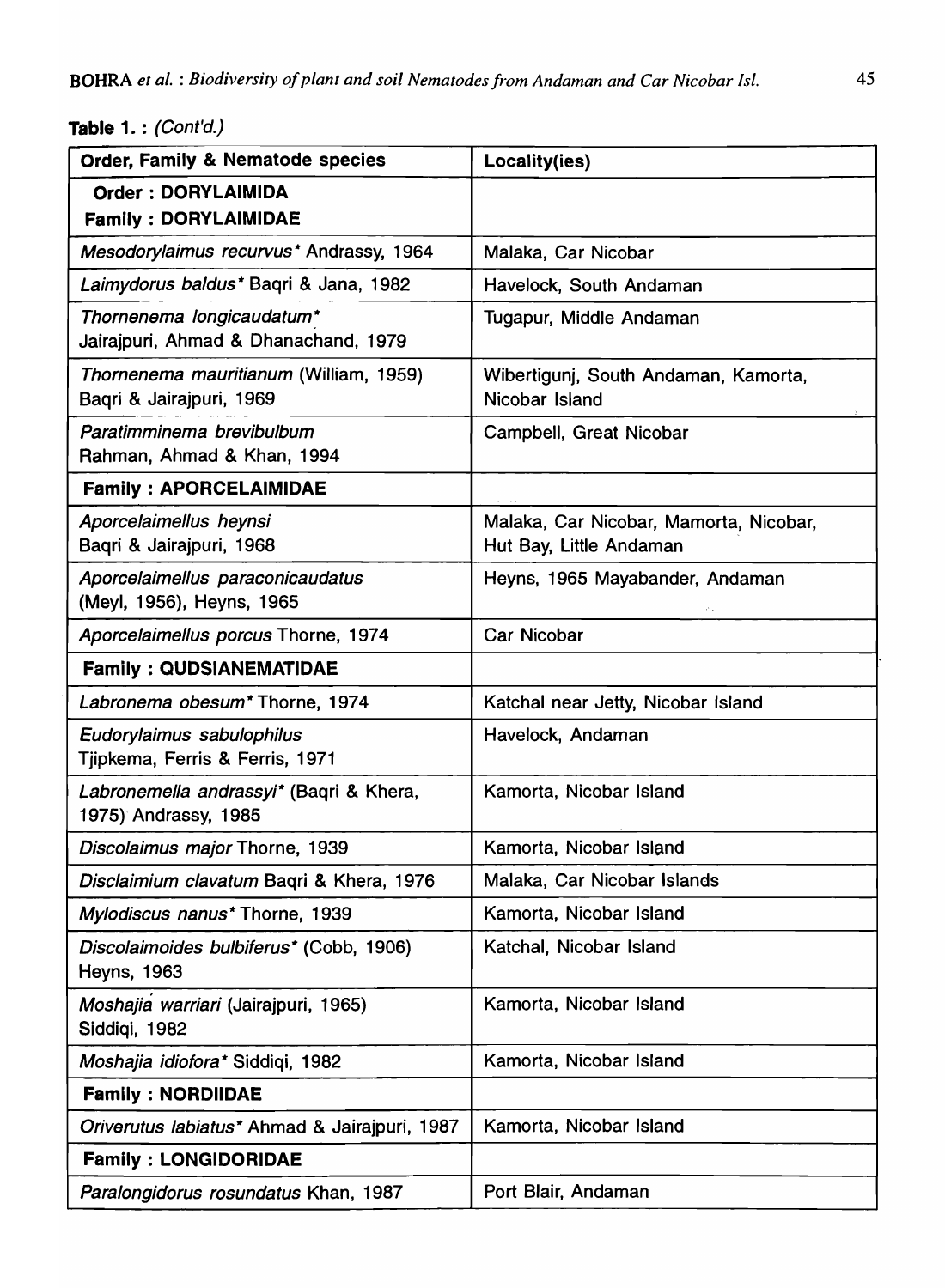Table 1. : (Cont'd.)

| Order, Family & Nematode species                                     | Locality(ies)                      |
|----------------------------------------------------------------------|------------------------------------|
| <b>Family: XIPHINEMATIDAE</b>                                        |                                    |
| Xiphinema elongatum Sch. Stekhoven &<br>Teunissen, 1938              | Havelock, South Andaman            |
| Xiphinema elitum Khan, Chawla &<br>Saha, 1978                        | Andaman Island                     |
| Xiphinema insigne* Loos, 1949                                        | Kamorta, Nicobar Island            |
| <b>Family: BELONDIRIDAE</b>                                          |                                    |
| Belondira apitica* Thorne, 1939                                      | Mayabander, Middle Andaman         |
| Belondira ortha* Thorne, 1939                                        | Rosa Island, Port Blair            |
| Belondira tenuidens* Thorne, 1964                                    | Kamorta, Nicobar Island            |
| Belondira thornei* Suryawanshi, 1972                                 | Kamorta, Nicobar Island            |
| Axonchium (Axonchium) amplicolle*<br>Cobb, 1920                      | Canimaka, Car Nicobar Island       |
| Axonchium (Axonchium) shamimi Baqri &<br><b>Khera, 1976</b>          | Neill Islands, Andman              |
| Dorylaimellus (Dorylaimellus) indicus*<br>Siddiqi, 1964              | Hut Bay, Little Andaman            |
| Dorylaimellus (Belondorylaimellus)<br>belondirelloides Siddiqi, 1968 | Havelock, Andaman                  |
| Oxydirus elongatus* Altherr, 1963                                    | Havelock, Sippighat, South Andaman |
| Paraoxydirus novus* (Jairajpuri, 1965)<br>Jairajpuri & Ahmad, 1979   | Havelock, Sippighat, South Andaman |
| <b>Family: TYLENCHOLAIMIDAE</b>                                      |                                    |
| Discomyctus cephalatus* Thorne, 1939                                 | Tugapur, Mayabander Middle         |
| <b>Family: LEPTONCHIDAE</b>                                          |                                    |
| Leptonchus granulosus* Cobb, 1920                                    | Havelock, South Andaman            |
| Proleptonchus clarus* Timm, 1964                                     | Danapur, Mayabande Middle Andaman  |
| Proleptonchus indicus* Siddiqi & Khan, 1964                          | Hut Bay, Little Andaman            |
| Proleptonchus aestivus* Laordello, 1955                              | Malaka, Car Nicobar Island         |
| Tyleptus projectus* Thorne, 1939                                     | Wibertigunj, South Andman          |
| Tyleptus variabilis* Jairajpuri & Loof, 1966                         | Wibertigunj, South Andaman         |
| Doryllium minor* Jairajpuri, 1963                                    | Malaca, Car Nicobar                |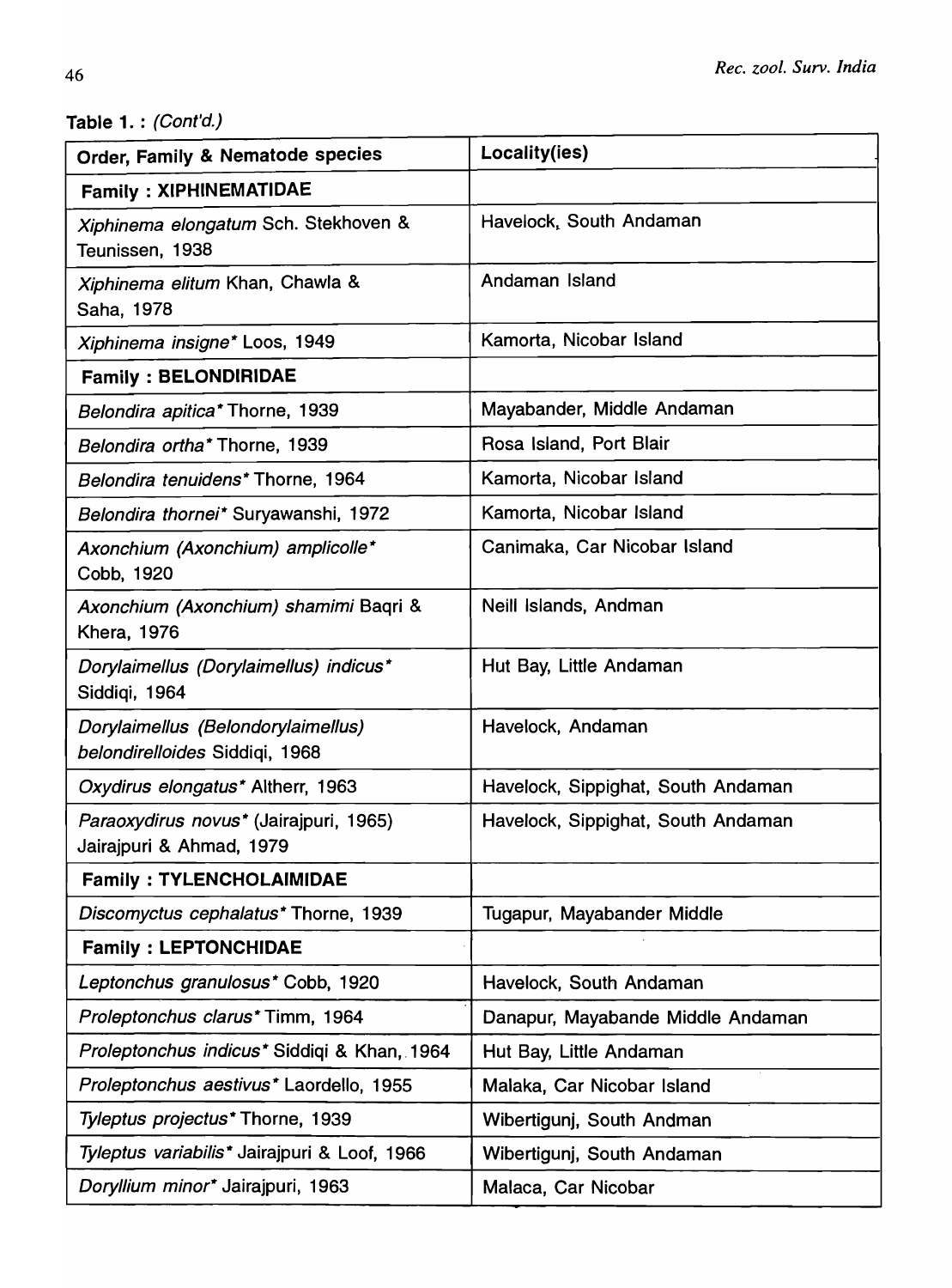# Table 1. : (Cont'd.)

| Order, Family & Nematode species                                                         | Locality(ies)                      |
|------------------------------------------------------------------------------------------|------------------------------------|
| Meylis dicephalus* (Yeates, 1967)<br>Goseco, Ferris & Ferris, 1974                       | Katchal, Nicobar Island            |
| Oostenbrinkella oostenbrinki Jairajpuri, 1965                                            | Katchal, Nicobar Island            |
| <b>Family: MYDONOMIDAE</b>                                                               |                                    |
| Dorylaimoides (Digidorylaimoides)<br>pakistanensis Siddiqi, 1964                         | Neill Island, Mayabander, Andaman  |
| Dorylaimoides (Digidorylaimoides) micoletzkyi*<br>(De Man, 1922), Thorne & Swanger, 1936 | Katchal, Nicobar Island            |
| Dorylaimoides (Longidorylaimoides) lepidus*<br>Timm, 1964                                | Katchal, Nicobar Island            |
| Dorylaimoides (Longidorylaimoides) leptura*<br>Siddigi, 1995                             | Danapur, Mayabander Middle Andaman |
| Dorylaimoides (Tarjania) bulbosa<br>(Brzeski & Szczgiel, 1961) Szczgiel, 1965            | <b>Car Nicobar</b>                 |
| Dorylaimoides (Arcidorylaimoides) arcuatus<br>Siddigi, 1964                              | Chiriatapu, Andaman                |
| Dorylaimoides (Arcidorylaimoides) saueri*<br>Baqri & Jairajpuri, 1969                    | Katchal, Nicobar Island            |
| Morasia dimorphicauda* Baqri &<br>Jairajpuri, 1969                                       | Katchal, Nicobar Island            |
| <b>Family: NYGOLAIMIDAE</b>                                                              |                                    |
| Nygolaimus anneckei* Heyns, 1968                                                         | Mayabander, Middle Andaman         |
| Clavicaudoides trophurus (Heyns, 1968)<br>Ahmad & Jairajpuri, 1982                       | Mayabander, Andaman                |
| Laevides laevis* (Thorne, 1939)<br><b>Thorne, 1974</b>                                   | Wibertigunj, South Andaman         |
| Solididens bisexualis (Thorne, 1939)<br>Thorne, 1974                                     | Neill, Andaman                     |
| <b>Order: MONONCHIDA</b><br><b>Family: MONONCHIDAE</b>                                   |                                    |
| Mononchus aquaticus* Coetzee, 1968                                                       | Canni Malaca, Car Nicobar          |
| <b>Family: MYLONCHULIDAE</b>                                                             |                                    |
| Mylonchulus brachyuris* (Butschli, 1873)<br>Andrassy, 1958                               | Kamorta, Nicobar Island            |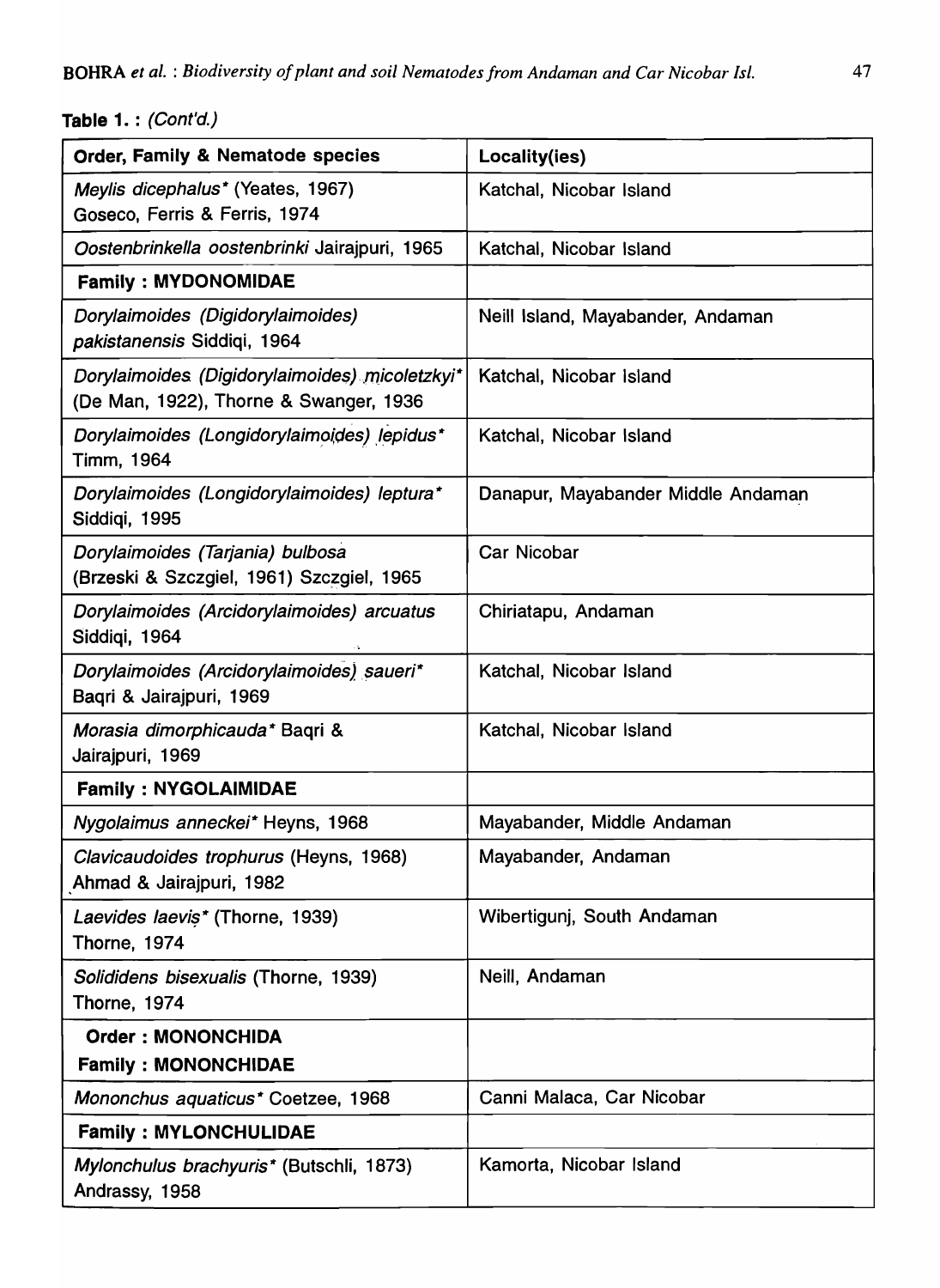Table 1. : (Cont'd.)

| <b>Order, Family &amp; Nematode species</b>                               | Locality(ies)                                                                |
|---------------------------------------------------------------------------|------------------------------------------------------------------------------|
| Mylonchulus minor* (Cobb, 1893)<br>Andrassy, 1958                         | Malaca, Car Nicobar                                                          |
| Mylonchulus contractus*<br>Jairajpuri, 1970                               | Havelock, South Andaman, Hut Bay,<br>Little Andaman, Kamorta, Nicobar Island |
| Mylonchulus dentatus*<br>Jairajpuri, 1970                                 | Shayama Jetty, Middle Andaman, Havelock,<br>South Andaman                    |
| Mylonchulus hawaiiensis (Cassidy, 1931)<br>Andrassy, 1958                 | Neill Islands, Andaman                                                       |
| Mylonchulus lacustris* (N. A. Cobb in<br>M. V. Cobb, 1915) Andrassy, 1958 | Kamorta, Nicobar Island                                                      |
| <b>Family: ANATONCHIDAE</b>                                               |                                                                              |
| Miconchoides studeri* (Steiner, 1914)<br>Jairajpuri, 1982                 | Campbell, Great Nicobar                                                      |
| <b>Family: IOTONCHIDAE</b>                                                |                                                                              |
| <i>lotonchus indicus Jairajpuri, 1969</i>                                 | Rangat, Middle Andaman                                                       |
| Iotonchus trichuris (Cobb, 1917)<br>Andrassy, 1958                        | Wibertigunj, South Andaman                                                   |
| Parahadronchus shakili (Jairajpuri, 1969)<br>Mulvey, 1978                 | Kamorta, Nicobar Island                                                      |

## **DISCUSSION**

The analysis of Nematology literature reveals that only 31 species of plant and soil nematodes had been recorded by earlier Nematologists till 2003. After adding our information, 80 species are now known from Andaman and Nicobar Islands. Out of these, 49 species are being recorded for the first time from the Islands by the present authors.

In spite of the above mentioned achievements, identification of nematodes like root-knot *(Meloidogyne* spp.) which are not only cosmopolitan in their distribution, but also polyphagus are yet to be recorded and the cyst nematode *(Heterodera* spp.) have not been recorded from Andaman and Nicobar Islands till date. Some families belonging to Order Dorylaimida (Nordiidae, Longidoridae, Tylencholaimidae, Nygolaimidae) are poorly represented in the Islands. Predatory nematodes of families like Mononchidae, Cobbonchidae etc., of the Order Mononchida, which are abundantly found in Indo-Malayan region, still remain unrecorded.